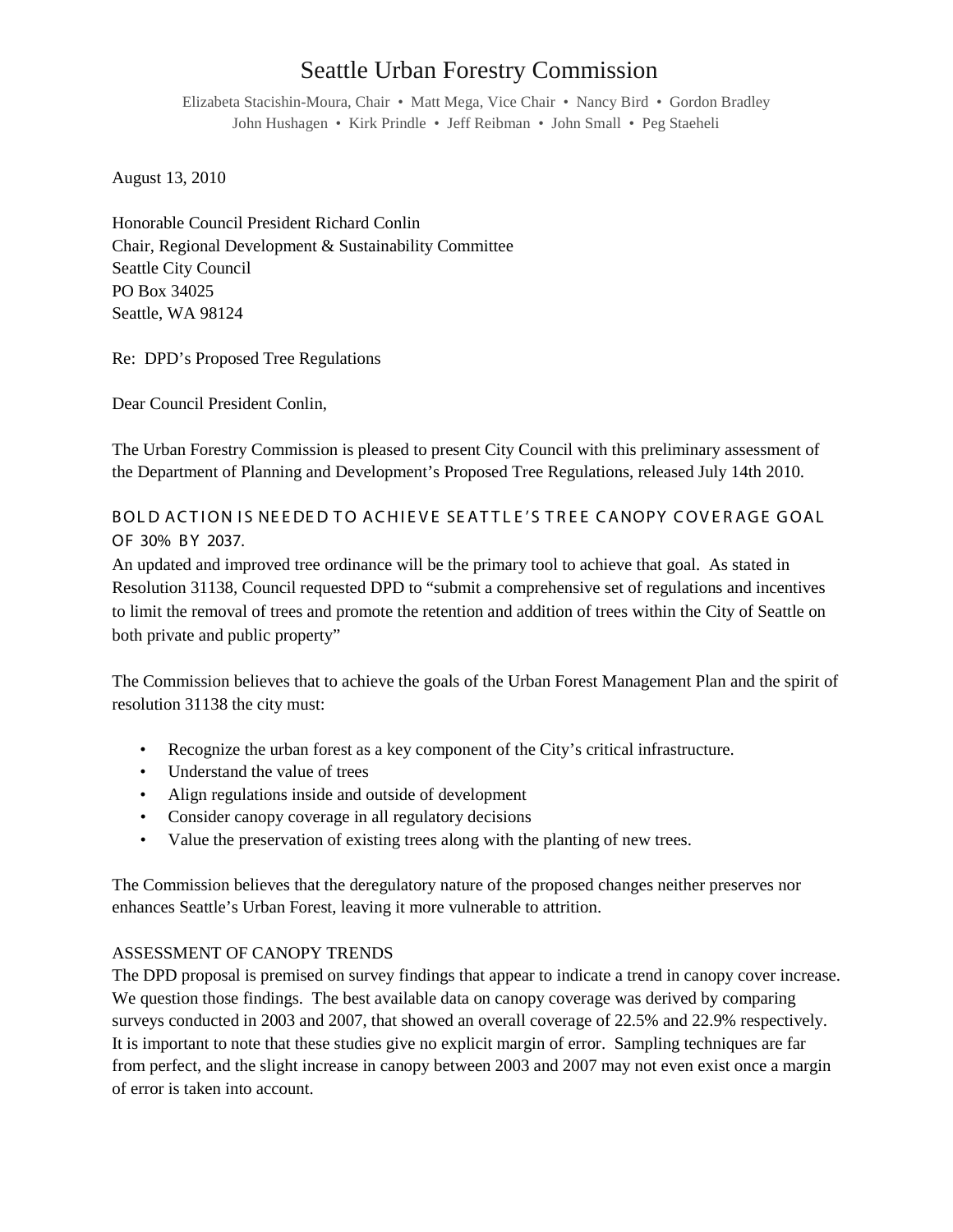### REGULATIONS DURING DEVELOPMENT

The DPD's proposal depends largely on two flexible credit systems to formulate landscape standards during development: the existing Green Factor system which applies to multifamily and commercial lots, and the proposed Tree Credit system for single family lots. We support this approach in principle, but feel that both systems need further modification to promote retention of existing trees.

In its current form Green Factor does not explicitly protect existing trees or require new trees to be provided; in fact, its requirements can be met entirely through other landscape elements. In our previous analysis of the low rise code update we found that the Green Factor is not an effective tool for existing tree retention. We continue to strongly recommend further changes to the Green Factor to make it an effective tool for achieving the City's canopy goals on multifamily areas undergoing development.

The proposed tree credit in single family zones appears to be a positive approach to incentivize tree retention on single family parcels undergoing development. We support the concept and will further analyze the specifics and make recommendations on how the system can best support canopy coverage goals for those areas.

#### REGULATIONS OUTSIDE OF DEVELOPMENT

The proposal lacks a regulatory strategy for dealing with areas outside development and goes further to remove the existing protection of exceptional trees. Yet on any given year, more than 99.5% of the city's land area is not subject to the development process. For DPD to abandon all attempts to regulate tree removal on the vast majority of parcels in the city is unacceptable.

This is particularly troublesome for trees that have lived to see the city rise over the past century. They would be vulnerable to removal without any consideration at all.

# REGULATIONS LACK PROTECTION FOR GAINS ACHIEVED DURING DEVELOPMENT

Combined, the Green Factor and the new incentives in the Tree Credit system could play a critical role in the canopy coverage over the next 50 - 100 years, but only if there are mechanisms in place to retain those gains after the development cycle is complete. However, the proposed lack of regulation outside development, threatens any canopy gain achieved during development, as the trees on these parcels will again become unprotected once the development process is complete.

The Commission believes that permit options for tree removal in land that is not subject to development were not adequately explored. Other cities in the region and across the country have effectively implemented permitting systems and created enforcement mechanisms that work. We reiterate our support for further investigation into a permit system for tree removal outside development areas, as suggested in Council Resolution 31138.